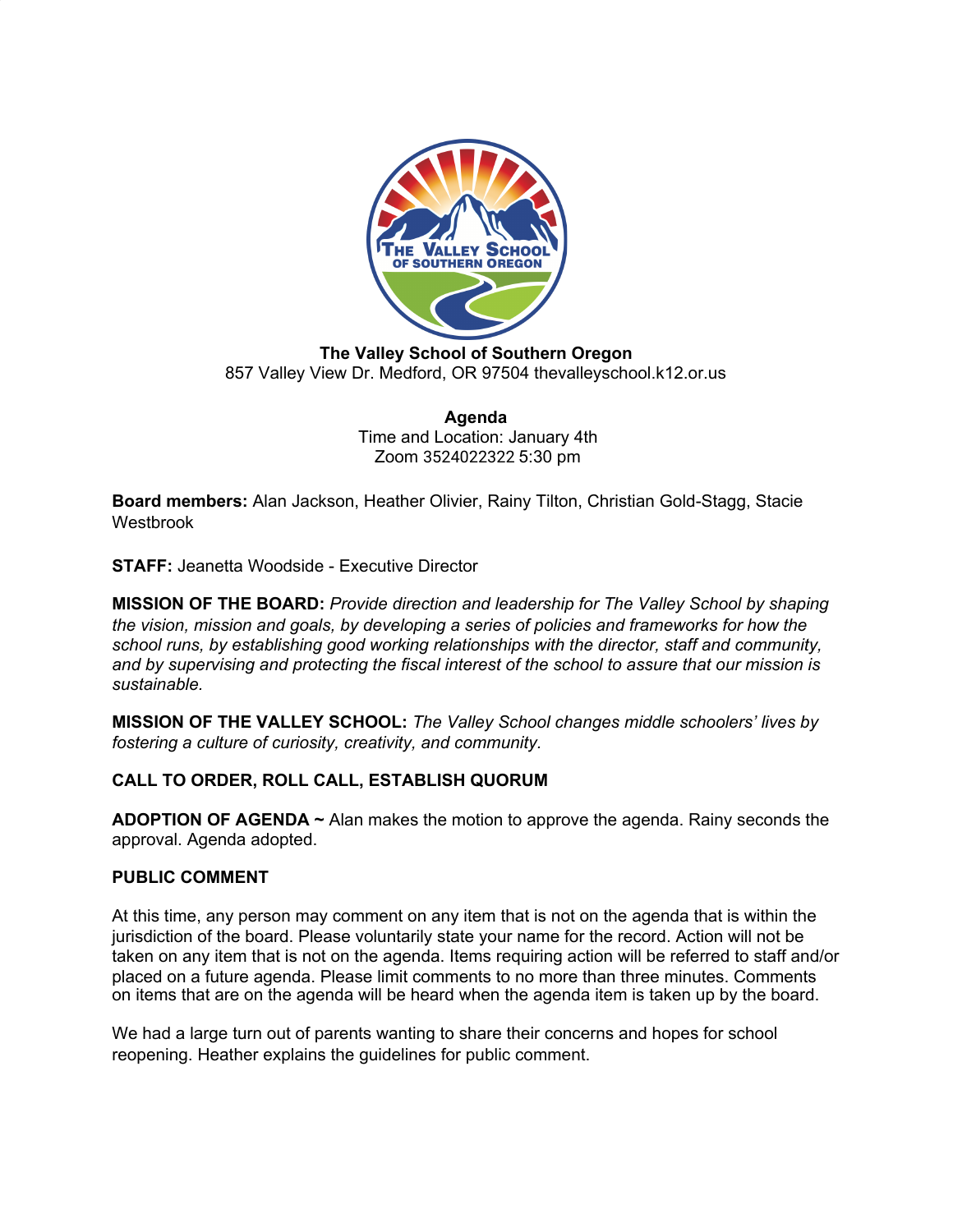Speakers ~ Brian and Jill Hall, Cyndi Cannon, Sunni West, Cecilia Jacob, Julie Brooksby, Ashley and Spencer Burnham, Wendi Gephardt, Emily Burneson, Anet, Anne Cropper, Ethan Clark, and Christy Clark.

### **Work Session**

1. Contract Renewal

### **BUSINESS ITEMS**

1. Approval of Minutes from 12.14.2020

Alan makes a motion, Rainy 2nds...approved.

- 2. Contract Renewal  $\sim$  Jeanetta will put together the verbage and the board will vote on it at the next meeting.
	- a. Transportation

~TVS would like a commitment that the district will provide transportation as it was pre-covid or request an increase in ADM to help cover TVS expenses.

- b. Guaranteed space for advanced math students
- c. Request the right to negotiate at anytime

~ Heather requests we start looking beyond the current Covid climate and into the future plan and to start having this discussion with the district.

### 3. Policy Update

- a. Review JCC-Enrollment
	- i. Defining Sibling

 $\sim$  Discussion on the clarification of the term 'sibling'

 $\sim$  Alan is concerned about making it too locked down/defined and would like to make it an attempt….'the intent of the Valley School to.."

- $\sim$  The definition is not as important as the intent.
- ~ ...at the discretion of TVS...overseen by the director and not the board
- ii. 8th graders will not be admitted after the start of the school year

 $\sim$  Alan-this is more procedural not policy.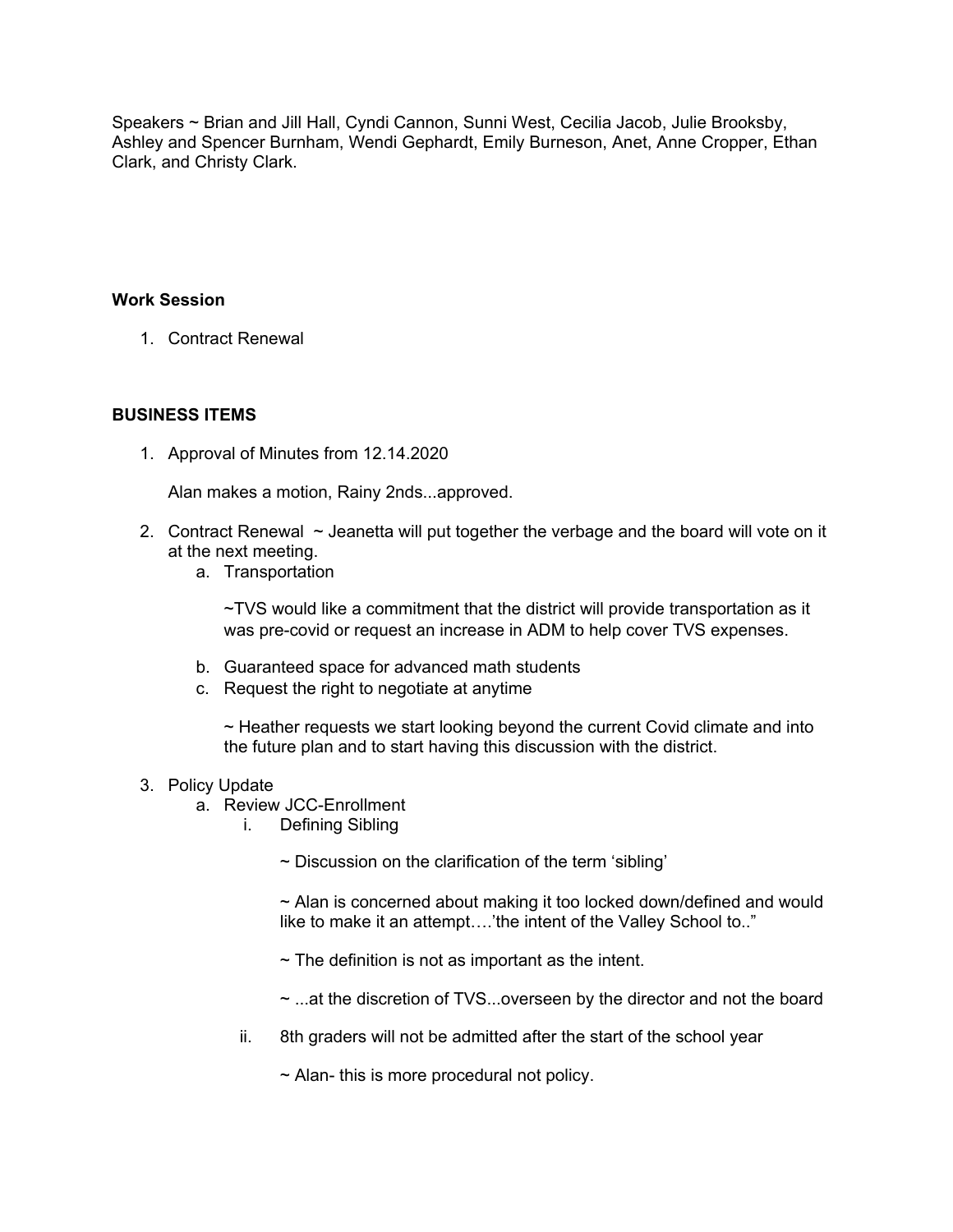#### **INFORMATIONAL ITEMS**

- 1. Executive Director Report
	- ~ Governor Brown's recent announcement.
	- $\sim$  meeting with the blueprint committee
		- \*How can we get teachers to feel safe to return to school

\*Space

\*What other schools have done to open

\*Schedule...number of students per day

 $\sim$  January 18th new information will be updated by the state...District should announce on the 19th

 $\sim$  goes over survey results

 $\sim$  ODE meeting...questions about schools opening outside of the metrics and whether this opens them up to liability. Does this open the board to liability should we make the decision to open during the extreme covid metric? Clarification is needed as to the board's responsibility and liability.

2. Executive Director Evaluation Goals

\*to learn 2 new digital platforms

\*pedagogical- Montessori Method development for staff

\*Community-increase and implement plan for equity/diversity

\*Policy- Ensure policies are current and congruent in the student/parent handbook as well as the staff handbook

\*Create an Equity and Diversity Committee

# **ADJOURNMENT: 7:20**

### **Next meeting: January 19th, 2021**

3.1.2021 3.15.2021 4.5.2021-Mid year goal check-in 4.19.2021 5.3.2021 5.17.2021 6.7.2021